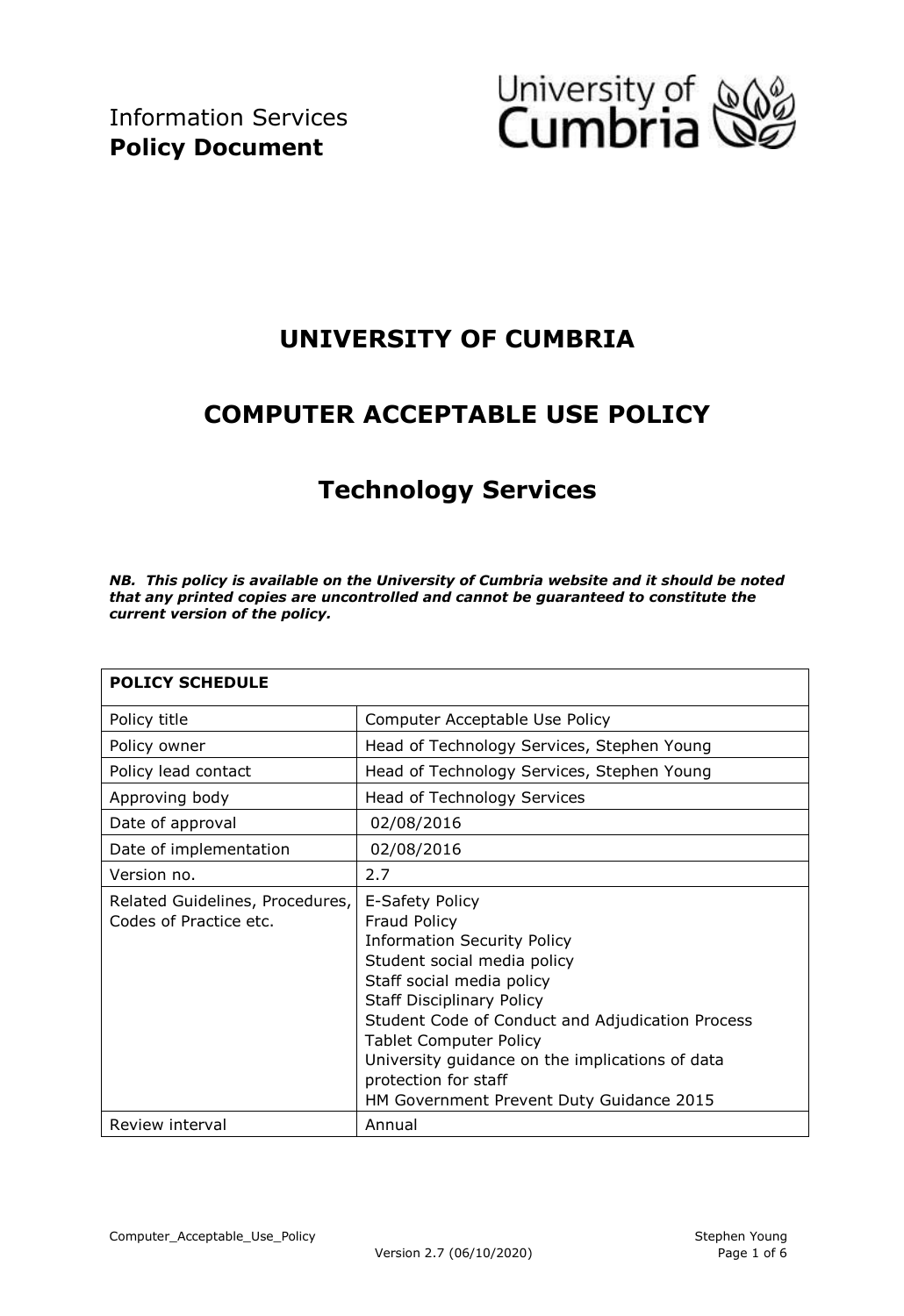# **Document Information**

#### **Policy Statement**

The rules in this document cover the codes of conduct and regulations relating to how we use all University of Cumbria computers, electronic information and communication facilities.

#### **Scope**

This is essential reading for all students and staff. You must read and understand these rules, before you begin to use our university computing facilities.

| <b>Version</b> | <b>Date</b> | <b>Author</b> | <b>Comments</b>                                                                                                                                                             |
|----------------|-------------|---------------|-----------------------------------------------------------------------------------------------------------------------------------------------------------------------------|
| 2.2            | 02/08/2016  | Carne Burke   | Change to a policy, annual review and minor<br>updates including new Head of Technology<br><b>Services</b>                                                                  |
| 2.3            | 27/02/2017  | Carne Burke   | Removal of reference to ITSG                                                                                                                                                |
| 2.4            | 07/12/2017  | Stephen Young | Updated policy/minor updates to names (staff<br>and service)                                                                                                                |
| 2.5            | 03/12/2018  | Stephen Young | Additional clarification on what is meant by<br>'Computer Facilities' and inclusion of statement<br>regarding auto forwarding of email to third<br>party/personal mailboxes |
| 2.6            | 14/12/2018  | Stephen Young | Addition of Wireless subtext including guest<br>access                                                                                                                      |
| 2.7            | 06/10/2020  | Stephen Young | Review and policy owner/contact name<br>updates. Code of conduct update. Section 5<br>Acceptable use update                                                                 |

#### **Document history**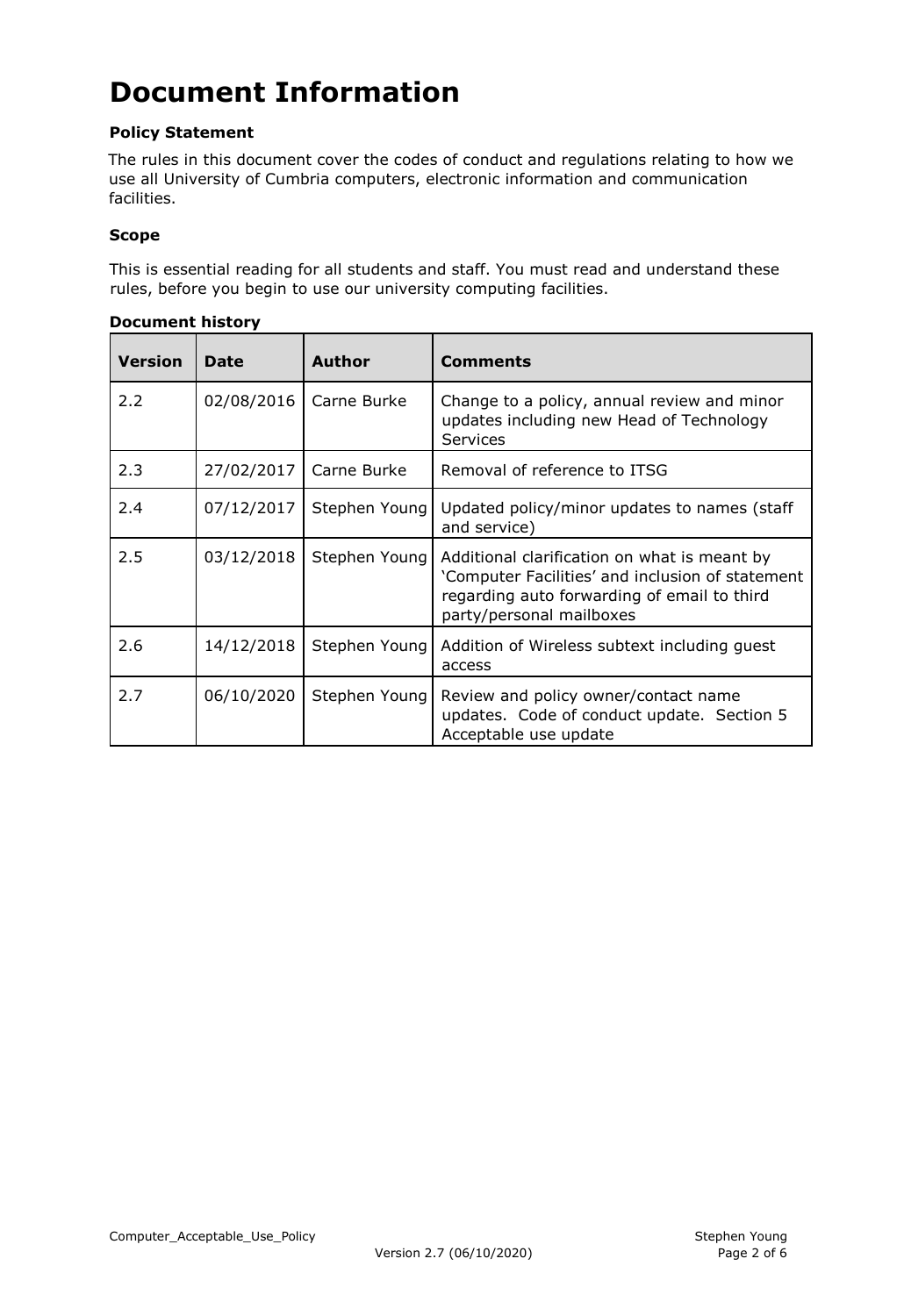# **Contents**

### **1. Introduction**

The university is committed to protecting its employees, students, partners and the university from illegal or damaging actions by individuals, either knowingly or unknowingly. University data, information systems and services are to be used for academic and business purposes in serving the interests of the university, and of our clients and customers in the course of normal operations. Effective security is a team effort and it is the responsibility of every computer user to read and understand these guidelines and to conduct their activities accordingly.

This document provides important information, codes of conduct and regulations relating to the use of all University of Cumbria computer, electronic information and communication facilities.

These rules are informed by the university Informatio[n](http://www.cumbria.ac.uk/AboutUs/Services/VCO/PublicationScheme/PoliciesAndProcedures.aspx) [Security](http://www.cumbria.ac.uk/AboutUs/Services/VCO/PublicationScheme/PoliciesAndProcedures.aspx) [Policy](http://www.cumbria.ac.uk/AboutUs/Services/VCO/PublicationScheme/PoliciesAndProcedures.aspx) and [E-safety](http://www.cumbria.ac.uk/Public/ICTS/Documents/Policies/ESafetyPolicy.pdf) [Policy.](http://www.cumbria.ac.uk/Public/ICTS/Documents/Policies/ESafetyPolicy.pdf) These policies in turn are based on the legal and policy framework which apply to the university.

#### **2. Scope**

University of Cumbria computing facilities are available to all staff, authorised partners and registered students of the university. These regulations encompass all university data, information systems, computing and communications systems and services that are owned or leased by the university. These regulations also apply to privately owned devices when they are used to access these facilities.

#### **3. Code of conduct**

The following code of conduct items must be adhered to by all members of the university community at all times:

3.1 All users of university computing facilities or services, whether accessing on or offcampus, must not, through any act or omission, engage in any conduct which prevents, obstructs, disrupts or otherwise has an adverse effect upon staff carrying out their duties.

3.2 Students and staff are expected to use university computing facilities, equipment and services carefully and with consideration to others.

3.3 Smoking and eating in university computing facilities is prohibited. Drinking is permitted but only from sports style bottles.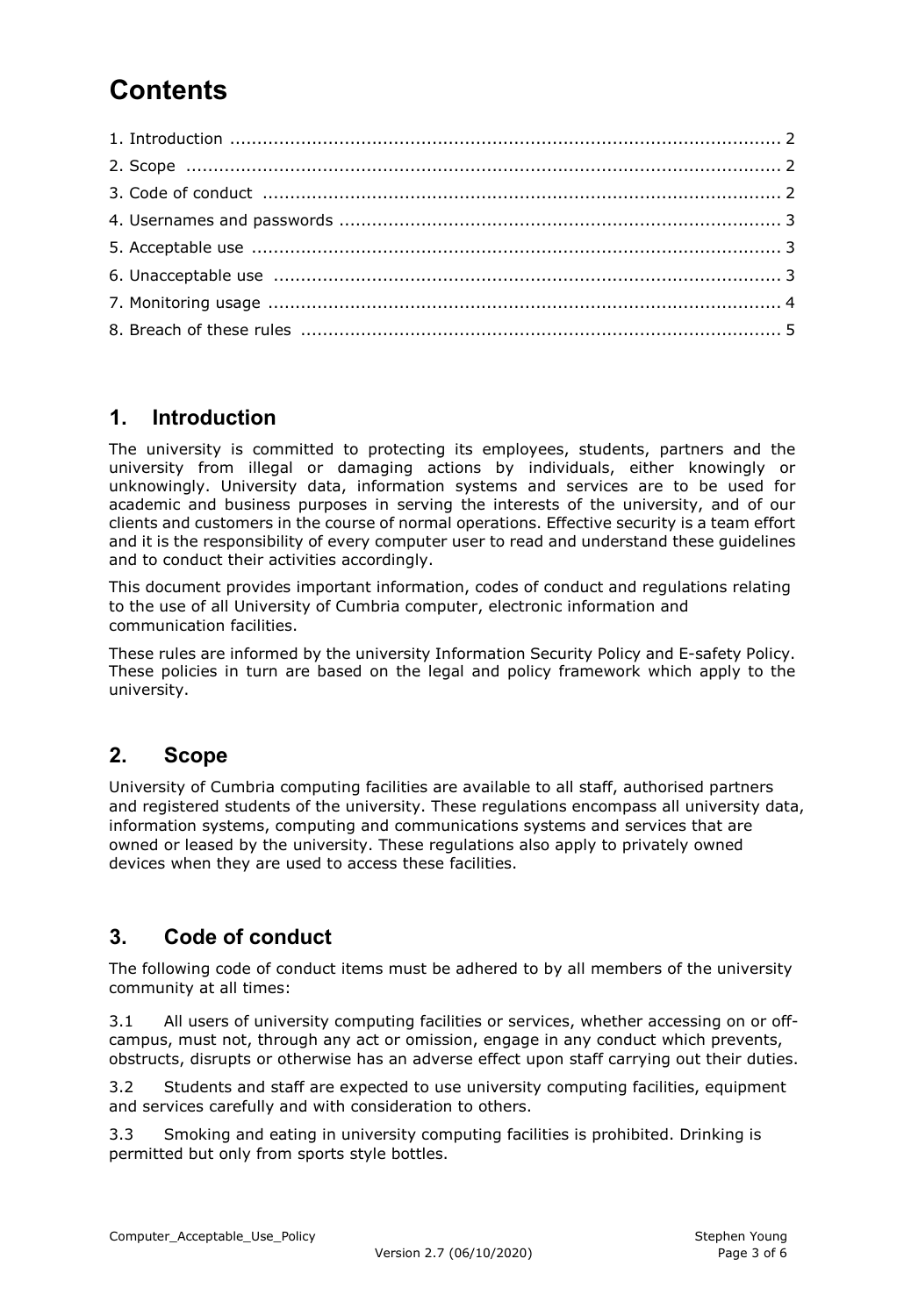3.4 With the exception of guide dogs, no animals are allowed in university computing facilities.

3.5 Children of staff and students are not permitted in university computing facilities. In particular and exceptional circumstances, permission may be given by the Head of Technology Services or delegated representative to waive this ruling. This regulation does not apply to children or young adults legitimately on site as in the case of organised visits.

3.6 Visitors and other non-university members are not permitted to access university computing facilities except those persons legitimately on site as in the case of organised conferences and visits where prior arrangements for access has been made including through the provision of guest wireless network accounts.

3.7 Wireless guest/conference network access account credentials are not to be shared with persons other than intended recipients on legitimate university business. Where staff (sponsors) manually create and manage guest accounts through the sponsor portal, the staff member will be directly responsible for guest user account's network/internet activity and it's distribution.

#### **4. Usernames and passwords**

Computer users must not disclose their username or password, and must take all reasonable precautions to ensure that their user account details remain confidential. Any user who discloses their user account details to another individual or  $3<sup>rd</sup>$  party will be held responsible for any improper actions committed under that username. If you believe that someone else knows your password, you must change it. The IT Service Desk can assist you in doing this. The use of another individual's username and password is not permitted including the sharing of wireless guest credentials to persons not legitimately onsite. In exceptional circumstances permission to access another person's account may be granted by a senior Human Resources manager or University Secretary.

#### **5. Acceptable use**

University computing facilities and services may be used for:

- Teaching, learning and assessment
- **Research**
- Educational development
- Administration and management of university business
- Development work and communication associated with the above
- Consultancy work contracted to the university.
- Guest access to the internet via dedicate quest wireless services

Reasonable and occasional use of computer facilities (including communication software such as email or MS Teams) for personal correspondence (email and internet access) is at present regarded as acceptable so long as this does not compromise the work and mission of the university or detract from a person's effectiveness in their work. In addition, the facilities must not be used for the purpose of any individual's non-university business activities. Prior permission from the Vice-Chancellor or delegated representative, as appropriate, must be obtained in writing if use could possibly fall outside of the terms defined above.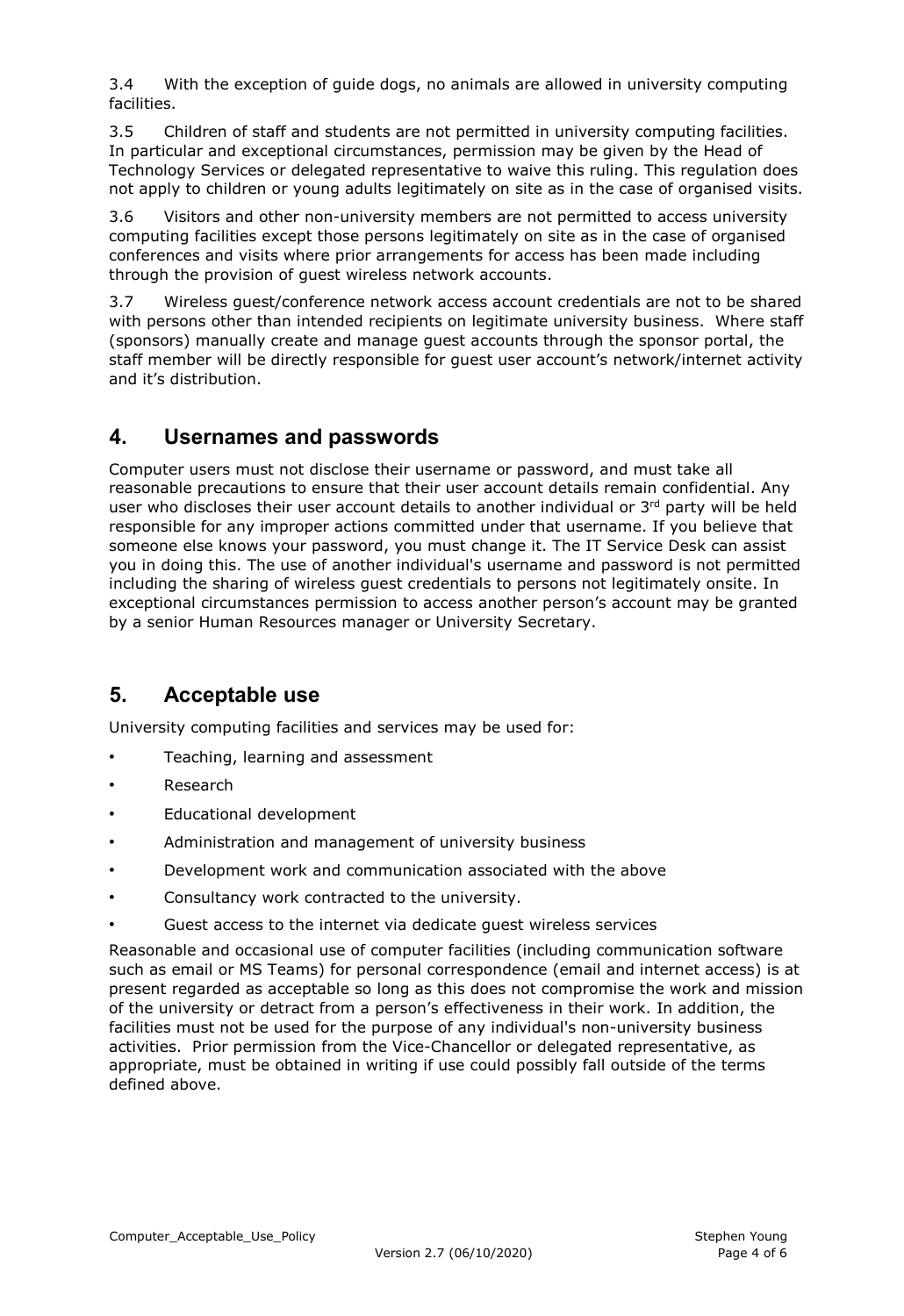### **6. Unacceptable use**

University of Cumbria computer facilities, services or software (including guest wireless services), and any external network accessed from these facilities, may not be used for any of the following activities:

6.1 The access, creation or transmission (other than for properly supervised and lawful research purposes) of any offensive, obscene or indecent images, data or other material, or any data capable of being resolved into obscene or indecent images or material.

6.2 The auto-forwarding of corporate staff email to personal/unauthorised third party email services (students exempt) unless agreed in writing by Head of Technology Services.

- 6.3 Bullying.
- 6.4 Harassment or the incitement of, or participation in, acts of terrorism.
- 6.5 The creation or transmission of defamatory or extremist material.
- 6.6 The transmission of material such that this infringes the copyright of another person.
- 6.7 The transmission of unsolicited commercial or advertising material.
- 6.8 The use of unlicensed software.

6.9 Deliberate unauthorised access or modification to facilities or services or other misuse of network resources.

- 6.1.1 Deliberate activities with any of the following characteristics:
	- Wasting staff effort or networked resources, including time on end systems and the effort of staff involved in the support of those systems.
	- Corrupting or destroying other users' or system/corporate data.
	- Violating the privacy of other users.
	- Disrupting the work of other users.
	- Using university computing facilities (whether on or off campus), or other external networks, in a way that denies service to other users (for example, deliberate or reckless overloading of access links or switching equipment).
	- Continuing to use an item of networking software or hardware after being requested that use cease because it is causing disruption to the correct functioning of university computing facilities or other external network.
	- Other misuse of university computing facilities or networked resources, such as the introduction of computer 'viruses'. Where university computing facilities are being used to access another institution's network, any abuse of the acceptable use policy of that institution will be regarded as unacceptable use of university computing facilities.

## **7. Monitoring usage**

The university reserves the right to monitor the activities of all users of university computing facilities to ascertain whether a breach of the regulations has occurred. All internet and email transmissions to and from university computing facilities are recorded and may be scrutinised to ascertain whether a breach of the regulations has occurred. Specifically monitoring is undertaken in the areas of:

• Maintaining effective operation of networked communication systems through preventing transmission of computer viruses and reducing SPAM email.

• Preventing unauthorized use of facilities by monitoring access to web-sites and restricting access where unacceptable use is discovered. This includes the monitoring of guest wireless traffic

• Monitoring network service standards.